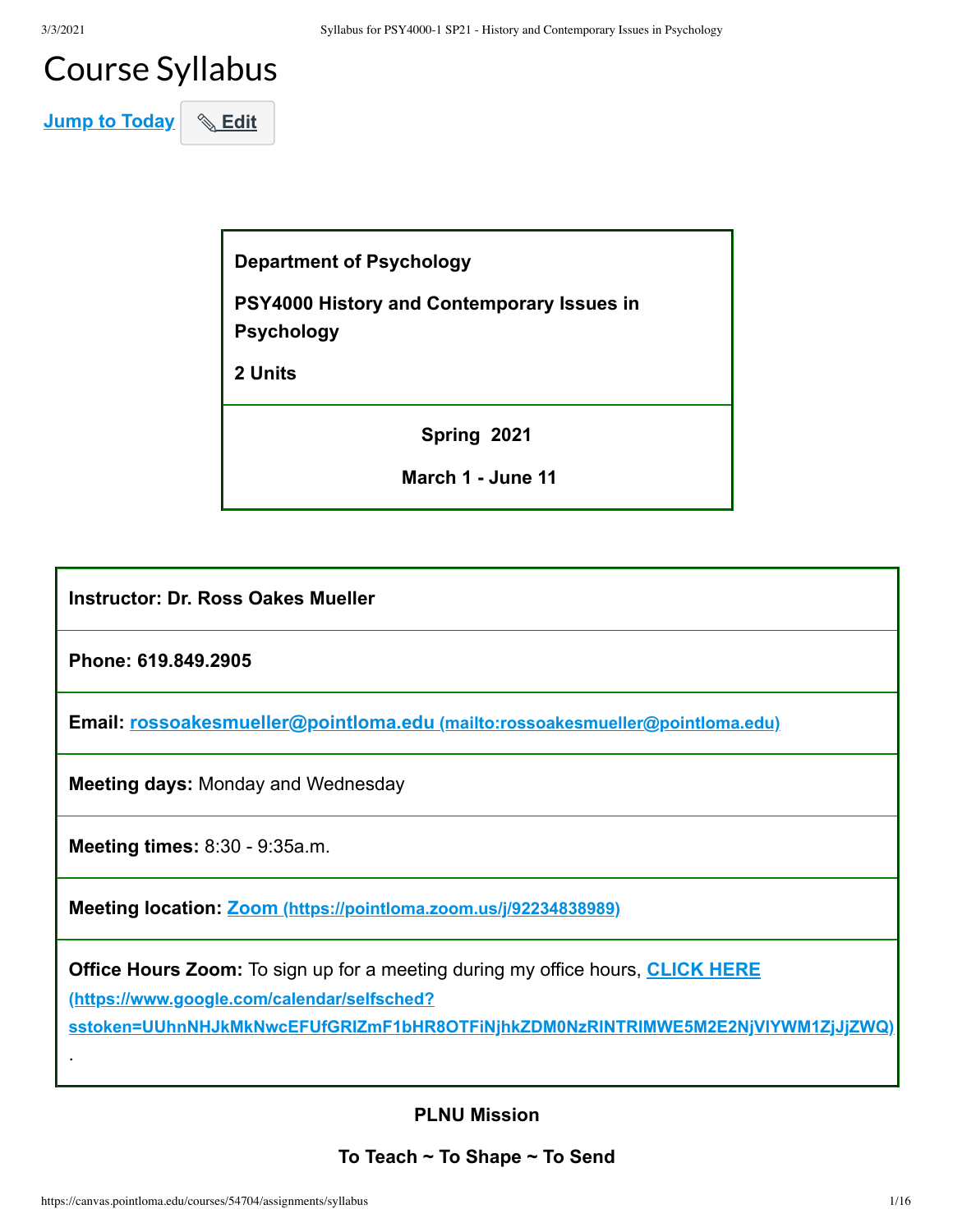Point Loma Nazarene University exists to provide higher education in a vital Christian community where minds are engaged and challenged, character is modeled and formed, and service is an expression of faith. Being of Wesleyan heritage, we strive to be a learning community where grace is foundational, truth is pursued, and holiness is a way of life.

#### **HEALTH AND SAFETY UPDATE**

It is expected that all students will abide by the health and safety standards set by the university. Here is a link to the most current Health and Safety Guidelines.

#### **COURSE DESCRIPTION**

Students who graduate with an undergraduate degree in psychology typically find themselves at a crossroads in their junior or senior year. They can either immediately enter the workforce, or they can continue their education in graduate school. Psychology majors who choose not to go to graduate school often do quite well in the working world. Many go on to have successful careers in sales, marketing, management, customer service, human resources, ministry, or other human service field. However, graduate school is a strong draw for many students because it is associated with incentives in later stages of one's career (e.g., greater financial stability, quality of life, opportunities for advancement, etc.). Students who go on to graduate school receive specialized training in any of a variety of areas, including counseling, social work, academic or applied research, statistical methods, neuroscience, and many more. They go on to use this training in many diverse and specialized vocations.

Unfortunately, psychology students can easily become overwhelmed by the wide variety of career paths open to them. To combat this problem, the psychology department at PLNU offers PSY4000, History and Contemporary Issues in Psychology. This course is required of all psychology majors, and it has been designed with a twofold purpose. The first is to survey the multiple fields of psychology with the goal of helping students better understand the diverse opportunities and specialties within the broad field of Psychology. The second is to help students wade through the wide variety of career choices they will find themselves facing as they prepare to graduate. An essential component of this second goal is to prepare students for the graduate school application process and/or entry into the job market, and to help them identify one or more possible vocational paths.

**Catalog Description: "**A study of important ideas and debates in the history of psychology as they reappear in contemporary theory and research (e.g., the mind-body problem; nature-nurture). This course also provides a comprehensive review of important theories and findings in psychology in preparation for the GRE Subject Exam. An overview of the graduate school application process is offered."

### **COURSE LEARNING OUTCOMES**

Students will be able to…

- Create a professional level CV and/or resume
- Explore the relationship between vocation and spirituality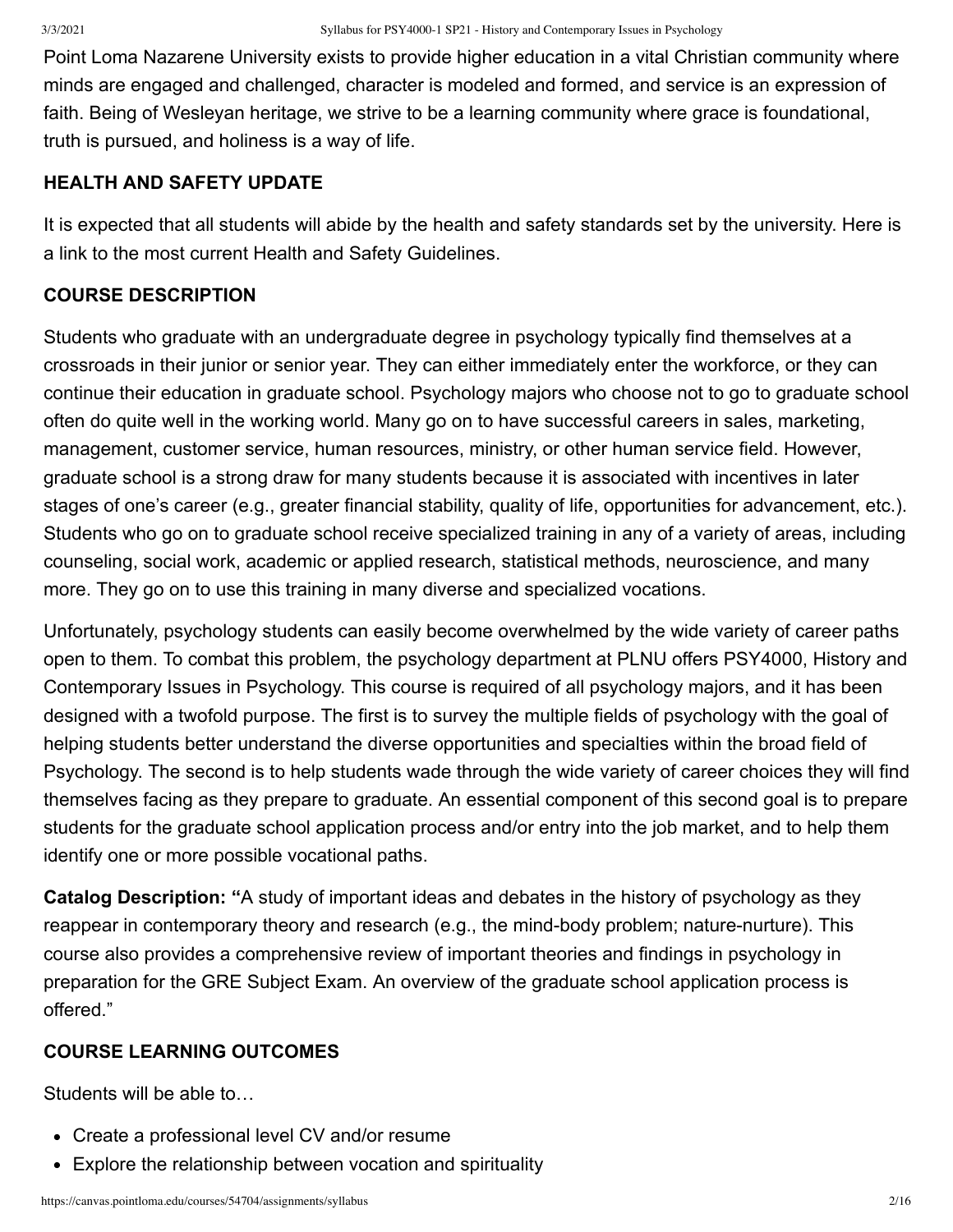- Articulate the different concentrations/specialties in the field of psychology
- Identify careers that can be pursued without a graduate or professional degree
- Identify elements needed to apply to graduate school and/or a professional job

# **REQUIRED TEXTS AND RECOMMENDED STUDY RESOURCES**

**[Helms, J. L., & Rogers, D.T. \(2015\) Majoring in Psychology: Achieving Your Educational and](https://www.amazon.com/Majoring-Psychology-Achieving-Educational-Career-dp-111874103X/dp/111874103X/ref=mt_other?_encoding=UTF8&me=&qid=) Career Goals (2nd Edition). Wiley Blackwell (https://www.amazon.com/Majoring-Psychology-Achieving-Educational-Career-dp-111874103X/dp/111874103X/ref=mt\_other? \_encoding=UTF8&me=&qid=)**

# **COURSE CREDIT HOUR INFORMATION**

In the interest of providing sufficient time to accomplish the stated Course Learning Outcomes, this class meets the PLNU credit hour policy for a 2 unit class delivered over seven weeks. It is anticipated that students will spend a minimum of 37.5 participation hours per credit hour on their coursework. For this course, students will spend an estimated 75 total hours meeting the course learning outcomes. The time estimations are provided in the Canvas modules.

# **ASSESSMENT AND GRADING**

In this course, you are in complete control of your final grade. Specifically, your grade will be based on the quantity of "Acceptable" assignments that you turn in. Unlike other classes, in which each assignment is graded on an A-F grading scale, for this class, each assignment will be graded as either Acceptable or Unacceptable (somewhat like Pass/Fail). To earn a specific grade, you must earn the minimum number of points for "Acceptable" assignments/activities in each category. Your grade will be determined by the highest grade-category in which you have completed the minimum number of assignments in ALL categories. The requirements are listed in the table below:

- **Writing Assignments** (15 possible points [2-3 per assignment]; A=13, A-=12, B+=11, B=10, B-=9, C+=8, C=7, C-=6, D=5, F=4)
- **Zoom Discussion Attendance** (13 possible points  $[1 \text{ per } \text{Zoom}]$ ; A = 12, B = 11, C = 10, D = 9, F = 8)
- **Lectures & Lecture Responses** (42 Possible points [3 per lecture topic]; A=40, A-=37, B+=34, B=31, B-=28, C+=25, C=22, C-=19, D=16, F=15)
- **Quiz** (13 Possible [1 per chapter quiz]; A=12, A-=11, B+=10, B=9, B-=8, C+=7, C=6, C-=5, D=4, F=3)

For example, if you wanted to achieve a B, you would need to complete the following:

- 31 Lecture Response tokens
	- This could be achieved by meeting all three requirements per lecture (3 points) on 11 lectures (3 x 11 = 33 tokens), allowing you to skip three lectures.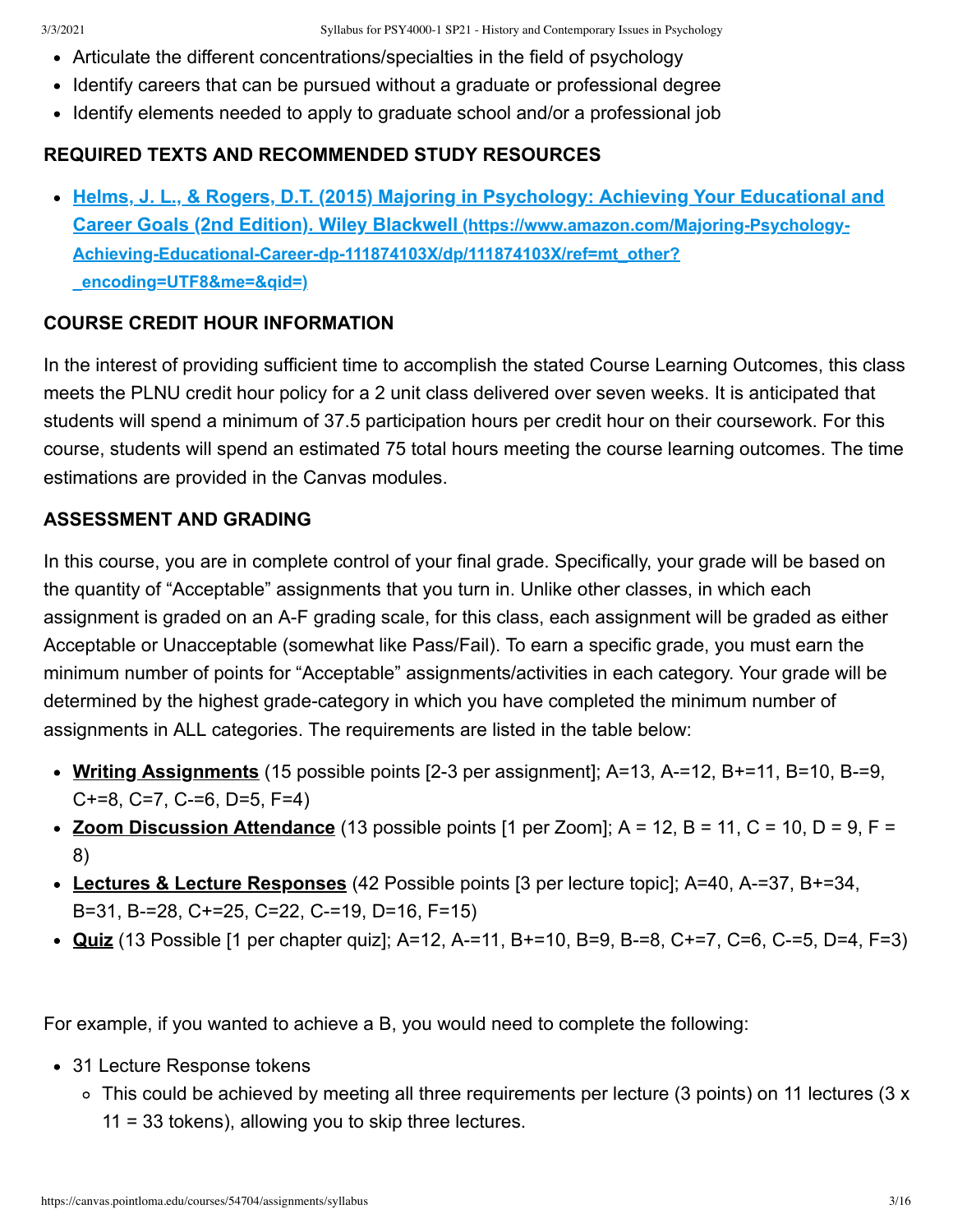- This could also be achieved by meeting two requirements per lecture (2 points) on 10 lectures (2  $x$  10 = 20) and meeting all three requirements on the last four lectures (3 x 4 = 12; 20 + 12 = 32).
- ∘ If a Lecture Response is turned in late, you will only lose one point from your total score (e.g., a late response that meets all three requirements will receive two points; a late response that only meets two requirements will receive one point)
- 11 (of 13) Attendance & Participation in Zoom Sessions Tokens
	- i.e. you can miss one Zoom session
- 9 (of 13) Chapter Quizzes with a score of at least 80%
- 10 (of 15) Writing Response Points
	- The first six assignments are worth two points each, and the final assignment is worth three points.
	- ∘ If a written assignment is deemed "unacceptable," you can re-write it and only lose one point on the paper (e.g., a paper worth two tokens could be re-written in an "acceptable" manner for one token)
	- Note: all requirements for "acceptable" papers are in the rubrics attached to each writing assignment

# **INCOMPLETES AND LATE ASSIGNMENTS**

All assignments are to be submitted/turned in by the beginning of the class session when they are due including assignments posted in Canvas. Incompletes will only be assigned in extremely unusual circumstances.

# **PLNU COPYRIGHT POLICY**

Point Loma Nazarene University, as a non-profit educational institution, is entitled by law to use materials protected by the US Copyright Act for classroom education. Any use of those materials outside the class may violate the law.

# **PLNU ACADEMIC HONESTY POLICY**

Students should demonstrate academic honesty by doing original work and by giving appropriate credit to the ideas of others. Academic dishonesty is the act of presenting information, ideas, and/or concepts as one's own when in reality they are the results of another person's creativity and effort. A faculty member who believes a situation involving academic dishonesty has been detected may assign a failing grade for that assignment or examination, or, depending on the seriousness of the offense, for the course. Faculty should follow and students may appeal using the procedure in the university Catalog. See **Academic Policies [\(http://catalog.pointloma.edu/content.php?catoid=18&navoid=1278\)](http://catalog.pointloma.edu/content.php?catoid=18&navoid=1278)** for definitions of kinds of academic dishonesty and for further policy information.

# **PLNU ACADEMIC ACCOMMODATIONS POLICY**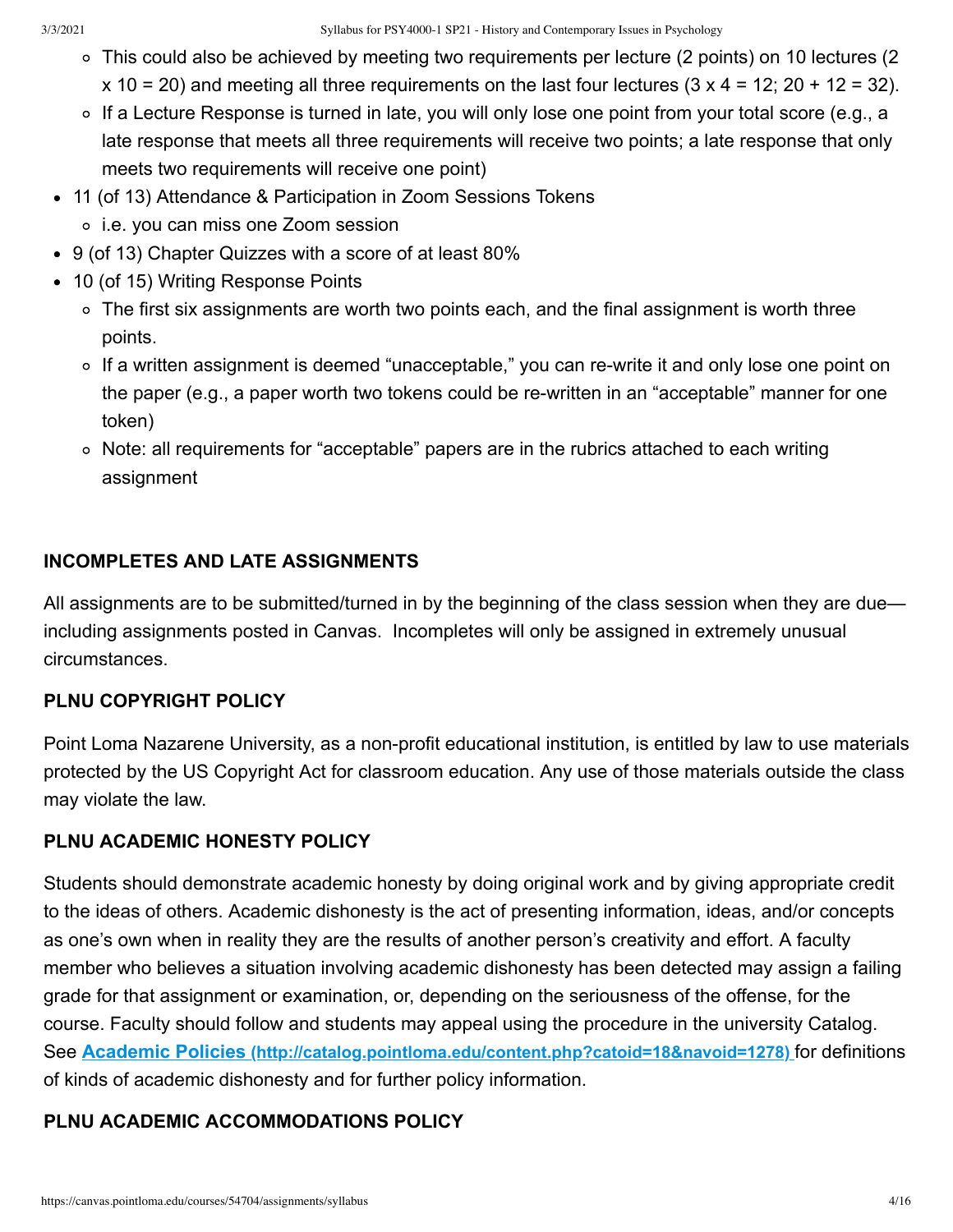#### 3/3/2021 Syllabus for PSY4000-1 SP21 - History and Contemporary Issues in Psychology

While all students are expected to meet the minimum standards for completion of this course as established by the instructor, students with disabilities may require academic adjustments, modifications or auxiliary aids/services. At Point Loma Nazarene University (PLNU), these students are requested to register with the Disability Resource Center (DRC), located in the Bond Academic Center. (**DRC@pointloma.edu [\(mailto:DRC@pointloma.edu\)](mailto:DRC@pointloma.edu)** or 619-849-2486). The DRC's policies and procedures for assisting such students in the development of an appropriate academic adjustment plan (AP) allows PLNU to comply with Section 504 of the Rehabilitation Act and the Americans with Disabilities Act. Section 504 (a) prohibits discrimination against students with special needs and guarantees all qualified students equal access to and benefits of PLNU programs and activities. After the student files the required documentation, the DRC, in conjunction with the student, will develop an AP to meet that student's specific learning needs. The DRC will thereafter email the student's AP to all faculty who teach courses in which the student is enrolled each semester. The AP must be implemented in all such courses.

If students do not wish to avail themselves of some or all of the elements of their AP in a particular course, it is the responsibility of those students to notify their professor in that course. PLNU highly recommends that DRC students speak with their professors during the first two weeks of each semester about the applicability of their AP in that particular course and/or if they do not desire to take advantage of some or all of the elements of their AP in that course.

## **PLNU ATTENDANCE AND PARTICIPATION POLICY**

Regular and punctual attendance at all **synchronous** class sessions is considered essential to optimum academic achievement. If the student is absent for more than 10 percent of class sessions (virtual or face-to-face), the faculty member will issue a written warning of de-enrollment. If the absences exceed 20 percent, the student may be de-enrolled without notice until the university drop date or, after that date, receive the appropriate grade for their work and participation. In some courses, a portion of the credit hour content will be delivered **asynchronously** and attendance will be determined by submitting the assignments by the posted due dates. See **Academic Policies**

**[\(https://catalog.pointloma.edu/content.php?catoid=46&navoid=2650#Class\\_Attendance\)](https://catalog.pointloma.edu/content.php?catoid=46&navoid=2650#Class_Attendance)** in the Undergraduate Academic Catalog. If absences exceed these limits but are due to university excused health issues, an exception will be granted.

### **Asynchronous Attendance/Participation Definition**

A day of attendance in asynchronous content is determined as contributing a substantive note, assignment, discussion, or submission by the posted due date. Failure to meet these standards will result in an absence for that day. Instructors will determine how many asynchronous attendance days are required each week.

### **SPIRITUAL CARE**

Please be aware PLNU strives to be a place where you grow as whole persons. To this end, we provide resources for our students to encounter God and grow in their Christian faith.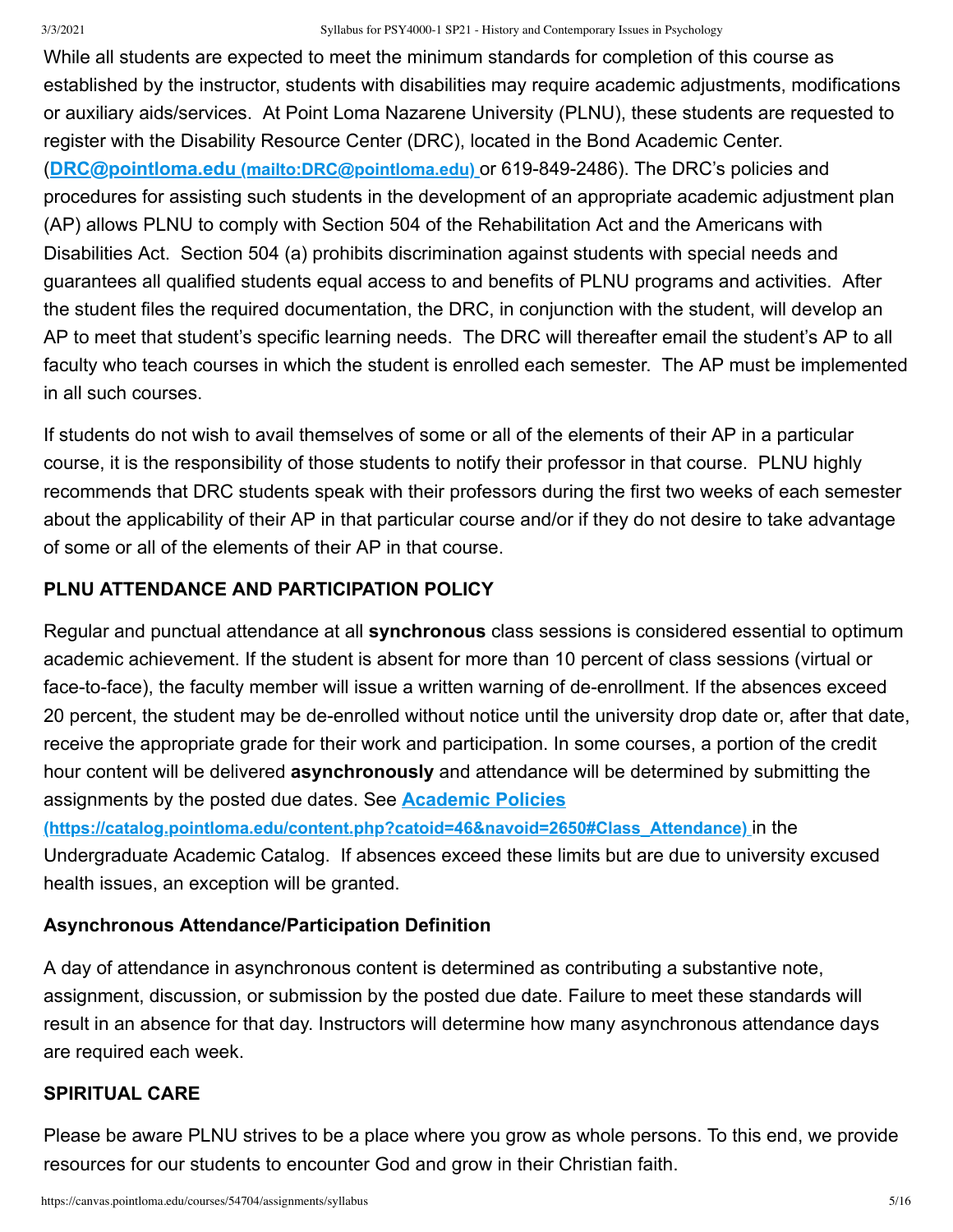If students have questions, a desire to meet with the chaplain or have prayer requests you can contact the **Office of Spiritual Development [\(https://www.pointloma.edu/offices/spiritual-development\)](https://www.pointloma.edu/offices/spiritual-development)**

## **USE OF TECHNOLOGY**

Since most courses will have online components, in order to be successful in the online environment, [you'll need to meet the minimum technology and system requirements; please refer to the](https://help.pointloma.edu/TDClient/1808/Portal/KB/ArticleDet?ID=108349) *Technology and System Requirements* **(https://help.pointloma.edu/TDClient/1808/Portal/KB/ArticleDet?ID=108349)** information. Additionally, students are required to have headphone speakers compatible with their [computer available to use. If a student is in need of technological resources please contact](mailto:student-tech-request@pointloma.edu) **studenttech-request@pointloma.edu (mailto:student-tech-request@pointloma.edu)** .

Problems with technology do not relieve you of the responsibility of participating, turning in your assignments, or completing your class work.

# Course Summary:

| <b>Date</b>     | <b>Details</b>                                                                                                                                                                              | <b>Due</b>             |
|-----------------|---------------------------------------------------------------------------------------------------------------------------------------------------------------------------------------------|------------------------|
| Mon Mar 1, 2021 | <b>A.</b> PSY4000-1 SP21 - History and<br><b>Contemporary Issues in</b><br><b>Psychology</b><br>(https://canvas.pointloma.edu/calendar?<br>event id=90129&include contexts=course 54704)    | $8:30$ am to $9:30$ am |
|                 | <b>Why major in Psychology? (34</b><br>$min.$ )<br>(https://canvas.pointloma.edu/courses/54704/assignments/602521)                                                                          | due by 11:59pm         |
| Tue Mar 2, 2021 | <b>Succeeding in College and Chpt 3</b><br><b>Succeeding in Psychology (47)</b><br><u>min.)</u><br>(https://canvas.pointloma.edu/courses/54704/assignments/602522)                          | due by 11:59pm         |
|                 | $\mathbb{R}$ WK 1   Quiz - Helms Ch. 1:<br><b>Why Major in Psychology</b><br>(https://canvas.pointloma.edu/courses/54704/assignments/602499)                                                | due by 11:59pm         |
|                 | $\Rightarrow$ WK 1   Quiz - Helms Ch. 2:<br><b>Succeeding in College &amp; Ch. 3:</b><br><b>Succeeding in Psychology</b><br>(https://canvas.pointloma.edu/courses/54704/assignments/602492) | due by 11:59pm         |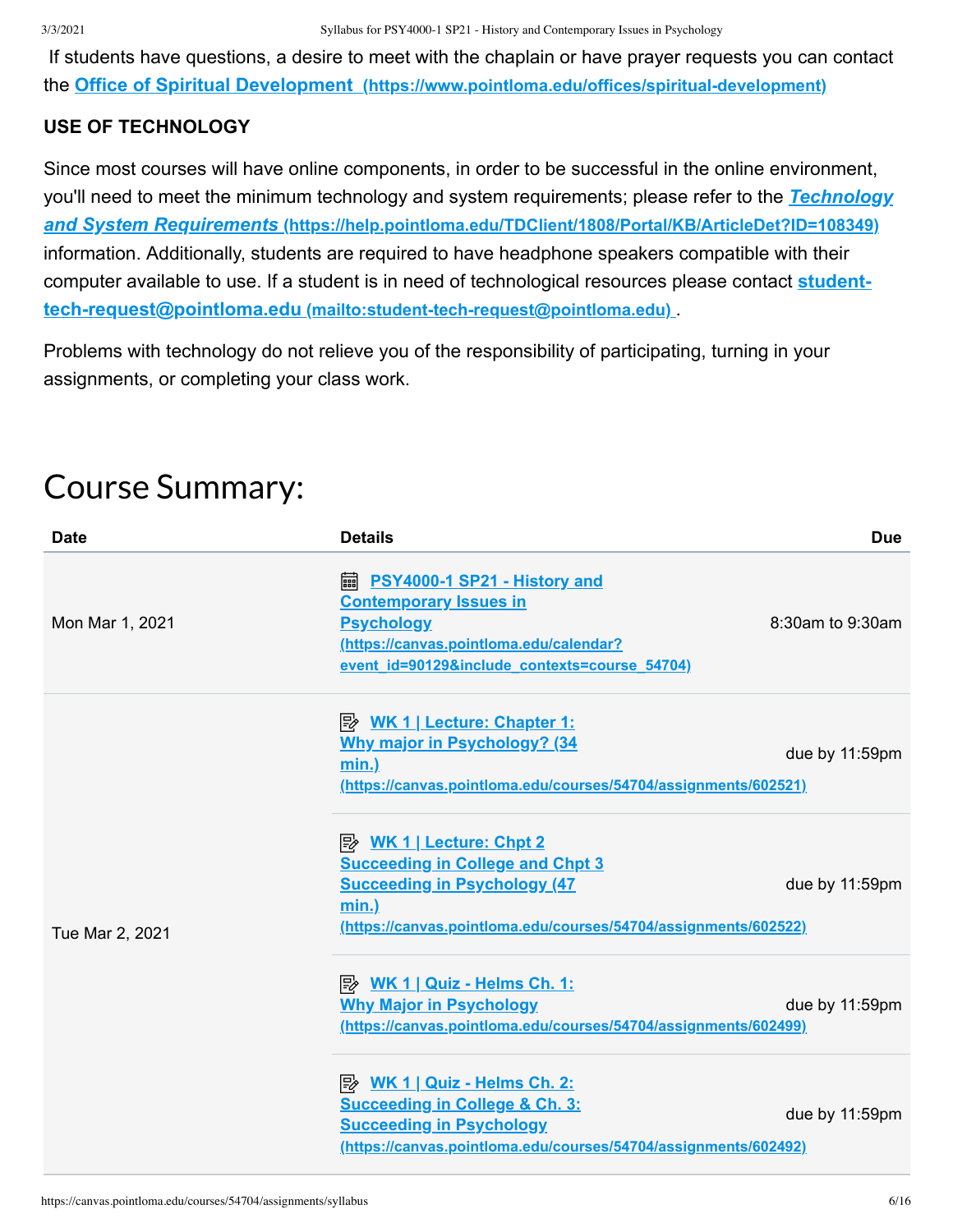| <b>Date</b>      | <b>Details</b>                                                                                                                                                                                                              | <b>Due</b>       |
|------------------|-----------------------------------------------------------------------------------------------------------------------------------------------------------------------------------------------------------------------------|------------------|
| Wed Mar 3, 2021  | ■ <u>PSY4000-1 SP21 - History and</u><br><b>Contemporary Issues in</b><br><b>Psychology</b><br>(https://canvas.pointloma.edu/calendar?<br>event id=90130&include contexts=course 54704)                                     | 8:30am to 9:30am |
| Sat Mar 6, 2021  | <u>  WK 1   Writing - Step 1: Why</u><br><b>Psychology?</b><br>(https://canvas.pointloma.edu/courses/54704/assignments/602523)                                                                                              | due by 11:59pm   |
| Sun Mar 7, 2021  | <b>Research Psychology Lectures,</b><br><b>Developmental and Cognitive (60</b><br>$min.$ )<br>(https://canvas.pointloma.edu/courses/54704/assignments/602525)                                                               | due by 11:59pm   |
|                  | <b>Careers in Research</b><br>(https://canvas.pointloma.edu/courses/54704/assignments/602494)                                                                                                                               | due by 11:59pm   |
| Mon Mar 8, 2021  | <b>a PSY4000-1 SP21 - History and</b><br><b>Contemporary Issues in</b><br><b>Psychology</b><br>(https://canvas.pointloma.edu/calendar?<br>event_id=90131&include_contexts=course_54704)                                     | 8:30am to 9:30am |
| Tue Mar 9, 2021  | <b>WK 2   Lecture: Chapter 8:</b><br>ぽん<br><u> Research Psychology Lectures:</u><br><b>Experimental, Biological &amp; Social</b><br>Psychology (60 min.)<br>(https://canvas.pointloma.edu/courses/54704/assignments/602526) | due by 11:59pm   |
| Wed Mar 10, 2021 | PSY4000-1 SP21 - History and<br>繭<br><b>Contemporary Issues in</b><br><b>Psychology</b><br>(https://canvas.pointloma.edu/calendar?<br>event id=90132&include contexts=course 54704)                                         | 8:30am to 9:30am |
| Sat Mar 13, 2021 | <b>Vocational SEEDS</b><br>(https://canvas.pointloma.edu/courses/54704/assignments/602527)                                                                                                                                  | due by 11:59pm   |
| Sun Mar 14, 2021 | <b>Research Page</b>                                                                                                                                                                                                        | to do: 11:59pm   |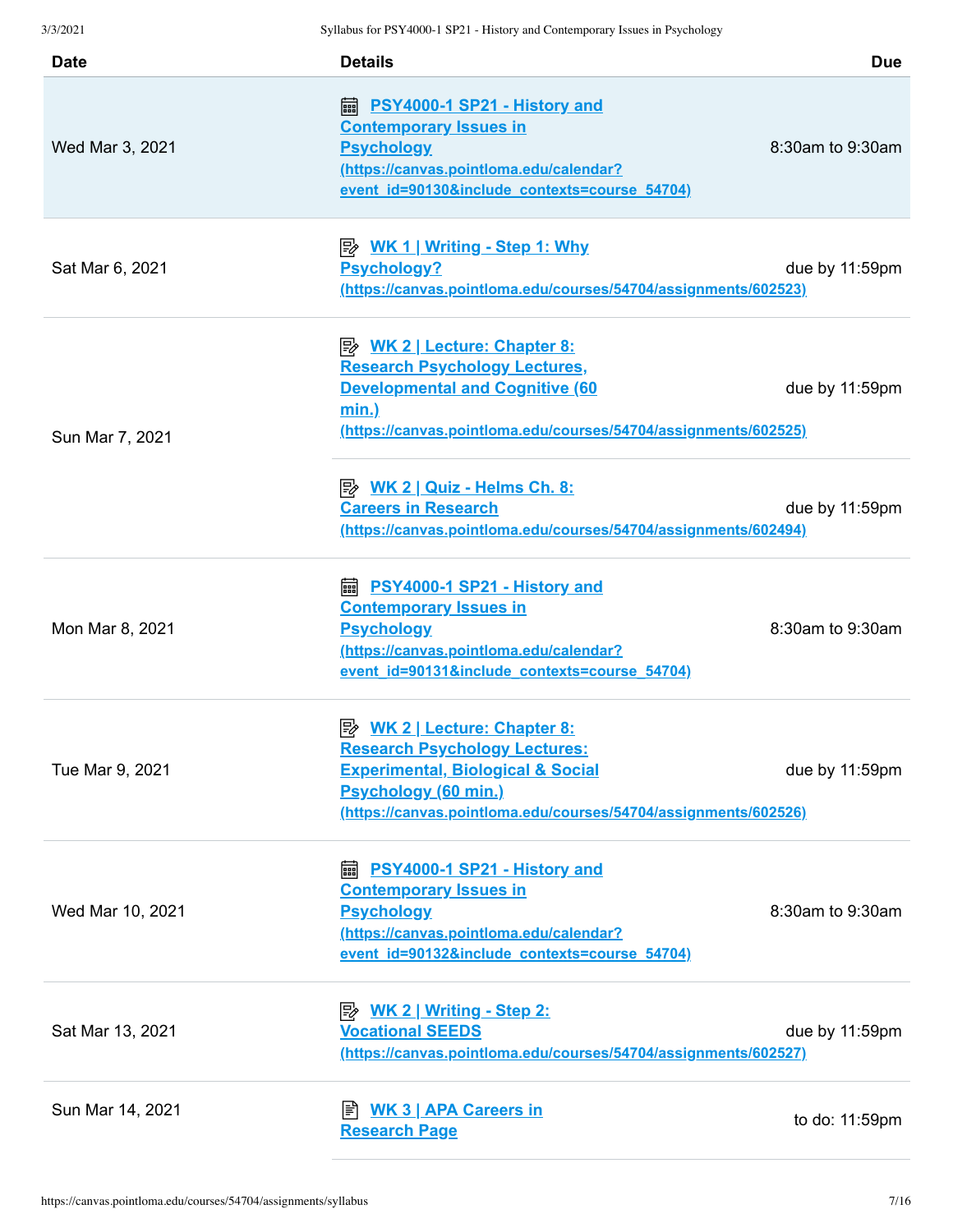| <b>Date</b>      | <b>Details</b>                                                                                                                                                                          | <b>Due</b>       |
|------------------|-----------------------------------------------------------------------------------------------------------------------------------------------------------------------------------------|------------------|
|                  | <b>B</b> WK 3   Lecture: Chpt 4 Career<br><b>Goals (26 min.)</b><br>(https://canvas.pointloma.edu/courses/54704/assignments/602531)                                                     | due by 11:59pm   |
|                  | $\Rightarrow$ WK 3   Quiz - Helms Ch. 4:<br><b>Assessing and Developing Career</b><br><b>Goals</b><br>(https://canvas.pointloma.edu/courses/54704/assignments/602491)                   | due by 11:59pm   |
| Mon Mar 15, 2021 | PSY4000-1 SP21 - History and<br>酾<br><b>Contemporary Issues in</b><br><b>Psychology</b><br>(https://canvas.pointloma.edu/calendar?<br>event id=90133&include contexts=course 54704)     | 8:30am to 9:30am |
|                  | ■ <b>WK 3   Truity Holland Code</b><br><b>Quiz</b>                                                                                                                                      | to do: 11:59pm   |
|                  | <b>WK 3   Work Values Quiz</b><br>訚                                                                                                                                                     | to do: 11:59pm   |
| Tue Mar 16, 2021 | <b>E</b> <u>WK 3   Lecture: Chapter 5:</u><br><b>Using your BA in the Job Market</b><br><u>(50 min.)</u><br>(https://canvas.pointloma.edu/courses/54704/assignments/602530)             | due by 11:59pm   |
|                  | $\Rightarrow$ WK 3   Quiz - Helms Ch. 5:<br><b>Using Your Bachelor's Degree in</b><br>the Job Market<br>(https://canvas.pointloma.edu/courses/54704/assignments/602495)                 | due by 11:59pm   |
| Wed Mar 17, 2021 | <b>■ PSY4000-1 SP21 - History and</b><br><b>Contemporary Issues in</b><br><b>Psychology</b><br>(https://canvas.pointloma.edu/calendar?<br>event id=90134&include contexts=course 54704) | 8:30am to 9:30am |
| Sat Mar 20, 2021 | <b>Goals and Resume</b><br>(https://canvas.pointloma.edu/courses/54704/assignments/602532)                                                                                              | due by 11:59pm   |
| Sun Mar 21, 2021 | Psychology (34 min.)<br><u>(https://canvas.pointloma.edu/courses/54704/assignments/602535)</u>                                                                                          | due by 11:59pm   |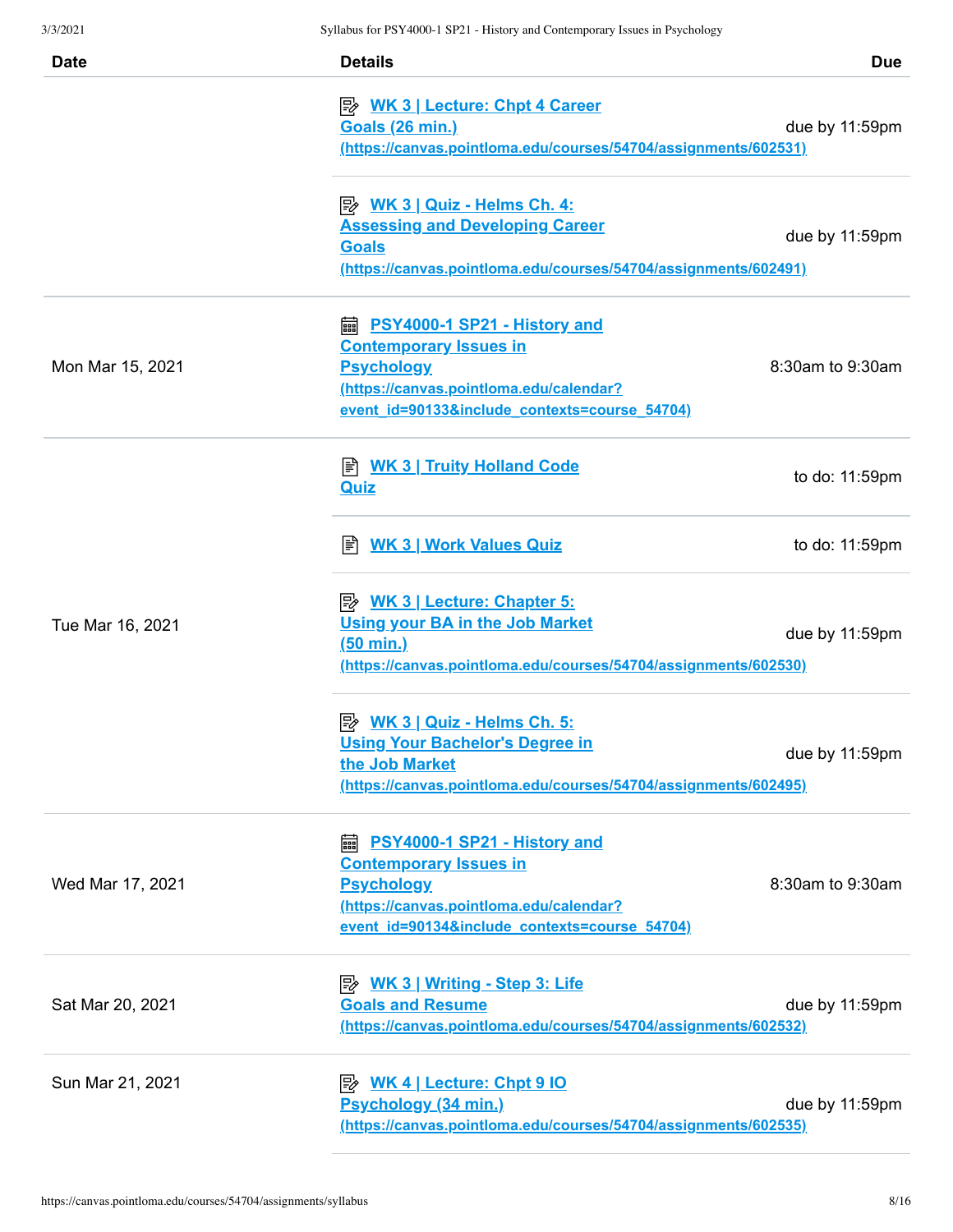| Date             | <b>Details</b>                                                                                                                                                                             | <b>Due</b>        |
|------------------|--------------------------------------------------------------------------------------------------------------------------------------------------------------------------------------------|-------------------|
|                  | <b>Careers in Industrial and</b><br><b>Organizational Psychology</b><br>(https://canvas.pointloma.edu/courses/54704/assignments/602496)                                                    | due by 11:59pm    |
| Mon Mar 22, 2021 | <b>■ PSY4000-1 SP21 - History and</b><br><b>Contemporary Issues in</b><br><b>Psychology</b><br>(https://canvas.pointloma.edu/calendar?<br>event id=90135&include contexts=course 54704)    | 8:30am to 9:30am  |
| Tue Mar 23, 2021 | <b>Careers in Clinical and Counseling</b><br><b>Psychology (60 min.)</b><br>(https://canvas.pointloma.edu/courses/54704/assignments/602534)                                                | due by 11:59pm    |
|                  | $\boxed{\Rightarrow}$ WK 4   Quiz - Helms Ch. 10:<br><b>Careers in Clinical Psychology</b><br>and Counseling Psychology<br>(https://canvas.pointloma.edu/courses/54704/assignments/602501) | due by $11:59$ pm |
| Wed Mar 24, 2021 | <b>■ PSY4000-1 SP21 - History and</b><br><b>Contemporary Issues in</b><br><b>Psychology</b><br>(https://canvas.pointloma.edu/calendar?<br>event id=90136&include contexts=course 54704)    | 8:30am to 9:30am  |
| Sat Mar 27, 2021 | <b>B</b> WK 4   Writing - Step 4:<br><b>Explore Appleby OCER</b><br>(https://canvas.pointloma.edu/courses/54704/assignments/602536)                                                        | due by 11:59pm    |
| Sun Mar 28, 2021 | <b>Preparing for Graduate School</b><br>(https://canvas.pointloma.edu/courses/54704/assignments/602497)                                                                                    | due by 11:59pm    |
|                  | <b>Preprofessional (44 min.)</b><br>(https://canvas.pointloma.edu/courses/54704/assignments/602540)                                                                                        | due by 11:59pm    |
| Mon Mar 29, 2021 | <b>a.</b> PSY4000-1 SP21 - History and<br><b>Contemporary Issues in</b><br><b>Psychology</b><br>(https://canvas.pointloma.edu/calendar?<br>event id=90137&include contexts=course 54704)   | 8:30am to 9:30am  |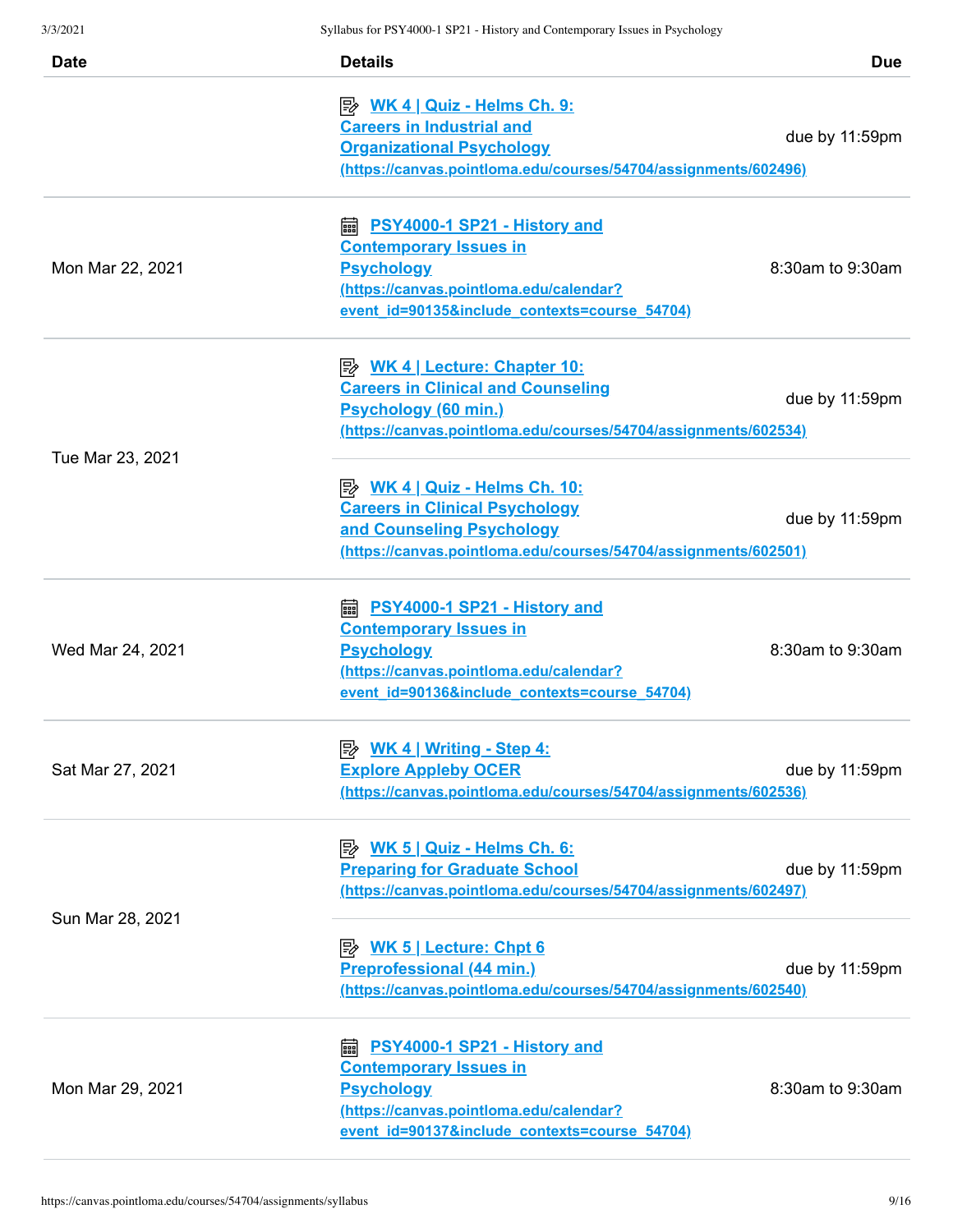| <b>Date</b>      | <b>Details</b>                                                                                                                                                                                                                     | <b>Due</b>        |
|------------------|------------------------------------------------------------------------------------------------------------------------------------------------------------------------------------------------------------------------------------|-------------------|
|                  | <b>E</b> <u>WK 5   Lecture: Chapter 7:</u><br><b>Applying to Graduate School (95</b><br><u>min.)</u><br><u>(https://canvas.pointloma.edu/courses/54704/assignments/602539)</u>                                                     | due by 11:59pm    |
| Tue Mar 30, 2021 | <u>  WK 5   Quiz - Helms Ch. 7:</u><br><b>Applying to Graduate School</b><br>(https://canvas.pointloma.edu/courses/54704/assignments/602500)                                                                                       | due by 11:59pm    |
| Wed Mar 31, 2021 | https://est.information.com/intervalent/community/intervalsed/intervalsed/interv<br><b>Contemporary Issues in</b><br><b>Psychology</b><br>(https://canvas.pointloma.edu/calendar?<br>event id=90138&include contexts=course 54704) | 8:30am to 9:30am  |
| Sat Apr 3, 2021  | <b>Bachelor level careers</b><br>(https://canvas.pointloma.edu/courses/54704/assignments/602541)                                                                                                                                   | due by 11:59pm    |
|                  | $\Rightarrow$ WK 6   Quiz - Helms Ch. 12:<br><b>Careers in Exercise and Sport</b><br><b>Psychology</b><br>(https://canvas.pointloma.edu/courses/54704/assignments/602498)                                                          | due by $11:59$ pm |
| Sun Apr 4, 2021  | <b>Exercise and Sport Psychology</b><br><u>(40 min.)</u><br>(https://canvas.pointloma.edu/courses/54704/assignments/602545)                                                                                                        | due by 11:59pm    |
| Mon Apr 5, 2021  | ■ <u>PSY4000-1 SP21 - History and</u><br><b>Contemporary Issues in</b><br><b>Psychology</b><br>(https://canvas.pointloma.edu/calendar?<br>event id=90139&include contexts=course 54704)                                            | 8:30am to 9:30am  |
| Tue Apr 6, 2021  | $\Rightarrow$ WK 6   Quiz - Helms Ch. 11:<br><b>Careers in Educational and School</b><br><b>Psychology</b><br>(https://canvas.pointloma.edu/courses/54704/assignments/602489)                                                      | due by 11:59pm    |
|                  | <b>Educational and School</b><br><b>Psychology (47 min.)</b><br>(https://canvas.pointloma.edu/courses/54704/assignments/602544)                                                                                                    | due by 11:59pm    |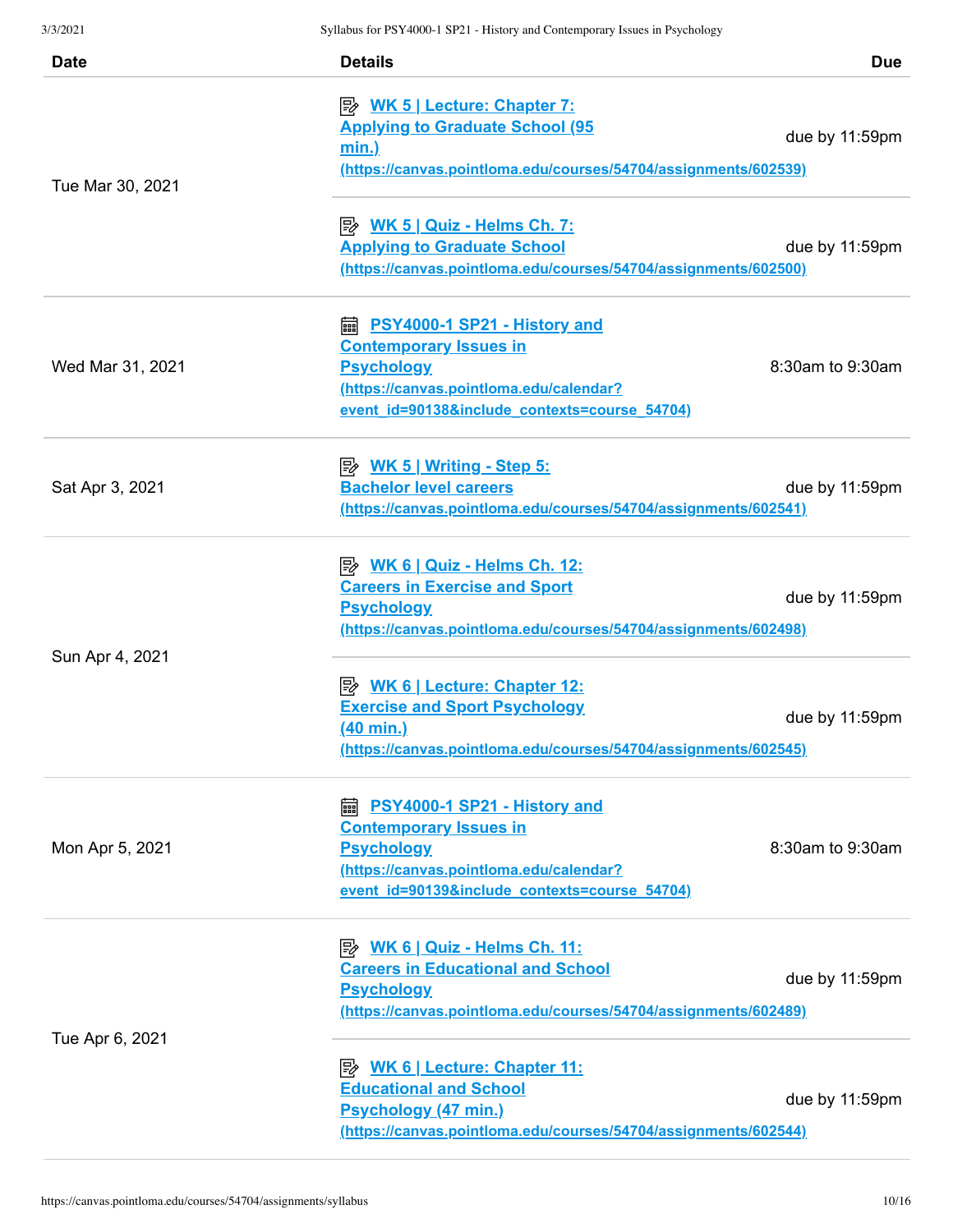| <b>Date</b>      | <b>Details</b>                                                                                                                                                                          | <b>Due</b>       |
|------------------|-----------------------------------------------------------------------------------------------------------------------------------------------------------------------------------------|------------------|
| Wed Apr 7, 2021  | ■ <u>PSY4000-1 SP21 - History and</u><br><b>Contemporary Issues in</b><br><b>Psychology</b><br>(https://canvas.pointloma.edu/calendar?<br>event id=90140&include contexts=course 54704) | 8:30am to 9:30am |
| Fri Apr 9, 2021  | <b>Cogan Sports Psychologist</b><br>(https://canvas.pointloma.edu/courses/54704/assignments/602543)                                                                                     | due by 12:59pm   |
| Sat Apr 10, 2021 | <u>  WK 6   Writing - Step 6:</u><br><b>Graduate Level Careers</b><br>(https://canvas.pointloma.edu/courses/54704/assignments/602546)                                                   | due by 11:59pm   |
| Sun Apr 11, 2021 | Psychology (77 min.)<br>(https://canvas.pointloma.edu/courses/54704/assignments/602550)                                                                                                 | due by 11:59pm   |
|                  | $\boxed{\Rightarrow}$ WK 7   Quiz - Helms Ch. 13:<br><b>Careers in Health Psychology</b><br>(https://canvas.pointloma.edu/courses/54704/assignments/602493)                             | due by 11:59pm   |
| Mon Apr 12, 2021 | <b>a PSY4000-1 SP21 - History and</b><br><b>Contemporary Issues in</b><br><b>Psychology</b><br>(https://canvas.pointloma.edu/calendar?<br>event_id=90141&include_contexts=course_54704) | 8:30am to 9:30am |
| Tue Apr 13, 2021 | <b>E</b> <u>WK 7   Lecture: Chapter 15:</u><br><b>Forensic Psychology (50 min.)</b><br>(https://canvas.pointloma.edu/courses/54704/assignments/602549)                                  | due by 11:59pm   |
|                  | $\boxed{\Rightarrow}$ WK 7   Quiz - Helms Ch. 15:<br><b>Careers in Forensic Psychology</b><br>(https://canvas.pointloma.edu/courses/54704/assignments/602490)                           | due by 11:59pm   |
| Wed Apr 14, 2021 | <b>a PSY4000-1 SP21 - History and</b><br><b>Contemporary Issues in</b><br><b>Psychology</b><br>(https://canvas.pointloma.edu/calendar?<br>event id=90142&include contexts=course 54704) | 8:30am to 9:30am |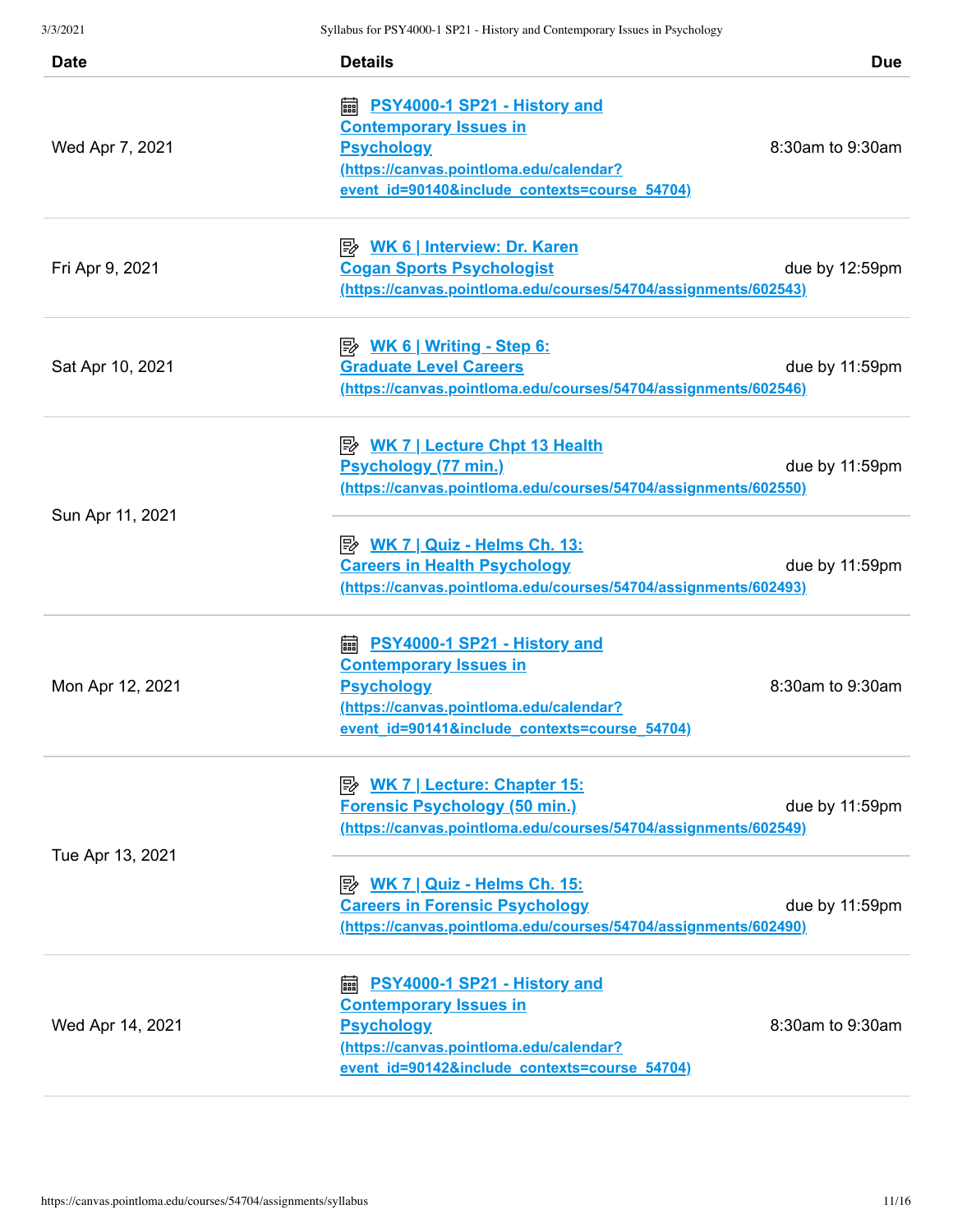| <b>Date</b>      | <b>Details</b>                                                                                                                                                                                                                         | <b>Due</b>       |
|------------------|----------------------------------------------------------------------------------------------------------------------------------------------------------------------------------------------------------------------------------------|------------------|
| Sat Apr 17, 2021 | <b>Reflection</b><br>(https://canvas.pointloma.edu/courses/54704/assignments/602551)                                                                                                                                                   | due by 11:59pm   |
| Mon Apr 19, 2021 | https://www.html?https://www.html?https://www.https://www.https://www.https://www<br><b>Contemporary Issues in</b><br><b>Psychology</b><br>(https://canvas.pointloma.edu/calendar?<br>event id=90143&include contexts=course 54704)    | 8:30am to 9:30am |
| Wed Apr 21, 2021 | https://est.information.com/intervalent/community/intervals.community/intervalsional<br><b>Contemporary Issues in</b><br><b>Psychology</b><br>(https://canvas.pointloma.edu/calendar?<br>event id=90144&include contexts=course 54704) | 8:30am to 9:30am |
| Mon Apr 26, 2021 | <b>a.</b> PSY4000-1 SP21 - History and<br><b>Contemporary Issues in</b><br><b>Psychology</b><br>(https://canvas.pointloma.edu/calendar?<br>event id=90145&include contexts=course 54704)                                               | 8:30am to 9:30am |
| Wed Apr 28, 2021 | <b>a PSY4000-1 SP21 - History and</b><br><b>Contemporary Issues in</b><br><b>Psychology</b><br>(https://canvas.pointloma.edu/calendar?<br>event id=90146&include contexts=course 54704)                                                | 8:30am to 9:30am |
| Mon May 3, 2021  | <b>a PSY4000-1 SP21 - History and</b><br><b>Contemporary Issues in</b><br><b>Psychology</b><br>(https://canvas.pointloma.edu/calendar?<br>event id=90147&include contexts=course 54704)                                                | 8:30am to 9:30am |
| Wed May 5, 2021  | <b>a PSY4000-1 SP21 - History and</b><br><b>Contemporary Issues in</b><br><b>Psychology</b><br>(https://canvas.pointloma.edu/calendar?<br>event id=90148&include contexts=course 54704)                                                | 8:30am to 9:30am |
| Mon May 10, 2021 | ■ <u>PSY4000-1 SP21 - History and</u><br><b>Contemporary Issues in</b><br><b>Psychology</b><br>(https://canvas.pointloma.edu/calendar?<br>event id=90149&include contexts=course 54704)                                                | 8:30am to 9:30am |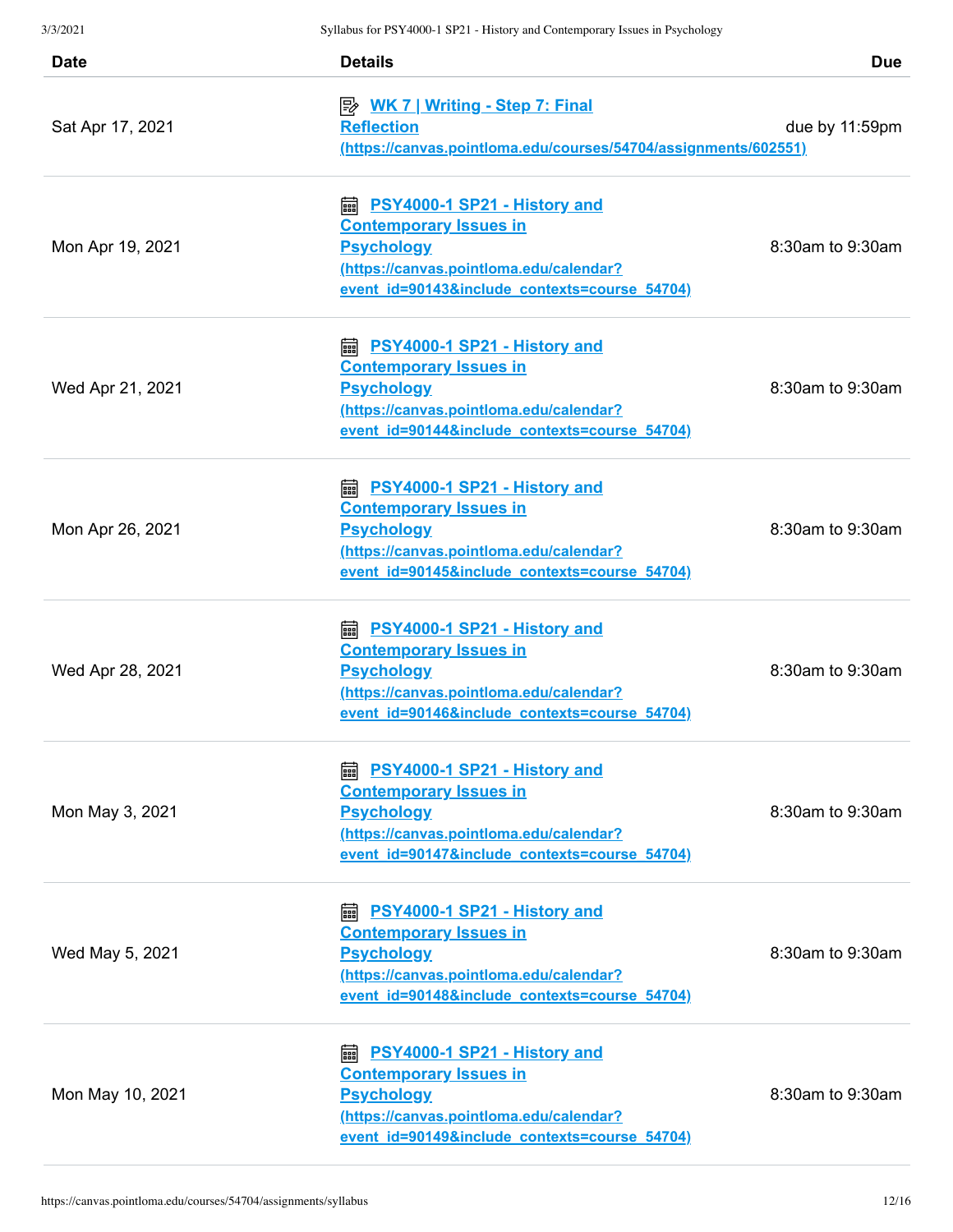| <b>Date</b>      | <b>Details</b>                                                                                                                                                                          | <b>Due</b>       |
|------------------|-----------------------------------------------------------------------------------------------------------------------------------------------------------------------------------------|------------------|
| Wed May 12, 2021 | https://www.bistory.and<br><b>Contemporary Issues in</b><br><b>Psychology</b><br>(https://canvas.pointloma.edu/calendar?<br>event id=90150&include contexts=course 54704)               | 8:30am to 9:30am |
| Mon May 17, 2021 | <b>a PSY4000-1 SP21 - History and</b><br><b>Contemporary Issues in</b><br><b>Psychology</b><br>(https://canvas.pointloma.edu/calendar?<br>event id=90151&include contexts=course 54704) | 8:30am to 9:30am |
| Wed May 19, 2021 | <b>a PSY4000-1 SP21 - History and</b><br><b>Contemporary Issues in</b><br><b>Psychology</b><br>(https://canvas.pointloma.edu/calendar?<br>event id=90152&include contexts=course 54704) | 8:30am to 9:30am |
| Mon May 24, 2021 | <b>a PSY4000-1 SP21 - History and</b><br><b>Contemporary Issues in</b><br><b>Psychology</b><br>(https://canvas.pointloma.edu/calendar?<br>event id=90153&include contexts=course 54704) | 8:30am to 9:30am |
| Wed May 26, 2021 | <b>a PSY4000-1 SP21 - History and</b><br><b>Contemporary Issues in</b><br><b>Psychology</b><br>(https://canvas.pointloma.edu/calendar?<br>event id=90154&include contexts=course 54704) | 8:30am to 9:30am |
| Mon May 31, 2021 | <b>■ PSY4000-1 SP21 - History and</b><br><b>Contemporary Issues in</b><br><b>Psychology</b><br>(https://canvas.pointloma.edu/calendar?<br>event id=90155&include contexts=course 54704) | 8:30am to 9:30am |
| Wed Jun 2, 2021  | https://www.bistory.and<br><b>Contemporary Issues in</b><br><b>Psychology</b><br>(https://canvas.pointloma.edu/calendar?<br>event id=90156&include contexts=course 54704)               | 8:30am to 9:30am |
|                  | m.                                                                                                                                                                                      |                  |

 **Ch. 1 Quiz [\(https://canvas.pointloma.edu/courses/54704/assignments/602507\)](https://canvas.pointloma.edu/courses/54704/assignments/602507)**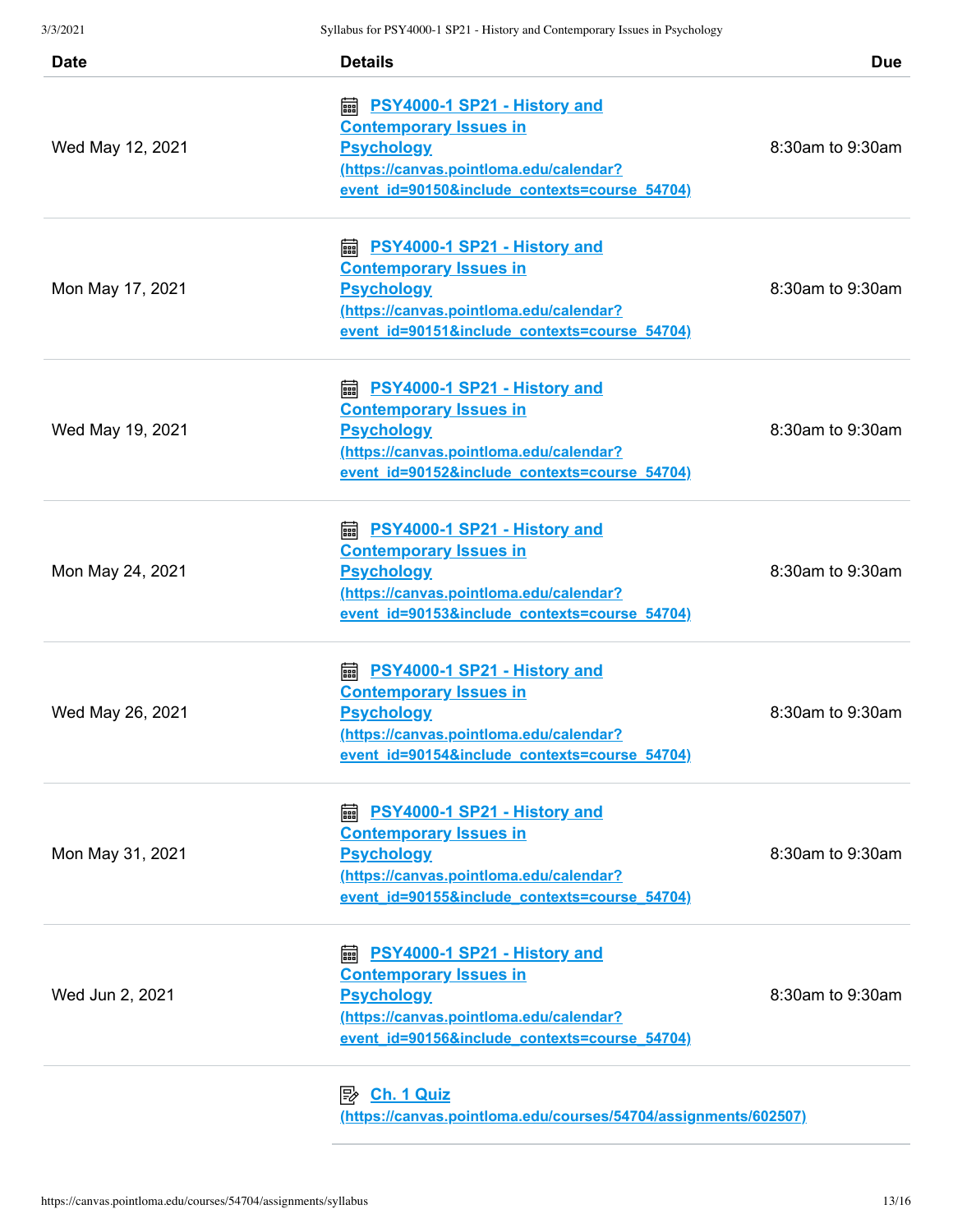|  | Dι |
|--|----|

3/3/2021 Syllabus for PSY4000-1 SP21 - History and Contemporary Issues in Psychology **Date Details Due Ch. 10 Quiz [\(https://canvas.pointloma.edu/courses/54704/assignments/602502\)](https://canvas.pointloma.edu/courses/54704/assignments/602502) Ch. 11 Quiz [\(https://canvas.pointloma.edu/courses/54704/assignments/602503\)](https://canvas.pointloma.edu/courses/54704/assignments/602503) Ch. 12 Quiz [\(https://canvas.pointloma.edu/courses/54704/assignments/602504\)](https://canvas.pointloma.edu/courses/54704/assignments/602504)**

> **Ch. 13 Quiz [\(https://canvas.pointloma.edu/courses/54704/assignments/602505\)](https://canvas.pointloma.edu/courses/54704/assignments/602505)**

> **Ch. 15 Quiz [\(https://canvas.pointloma.edu/courses/54704/assignments/602506\)](https://canvas.pointloma.edu/courses/54704/assignments/602506)**

> **Ch. 2 Quiz [\(https://canvas.pointloma.edu/courses/54704/assignments/602508\)](https://canvas.pointloma.edu/courses/54704/assignments/602508)**

> **Ch. 4 Quiz [\(https://canvas.pointloma.edu/courses/54704/assignments/602509\)](https://canvas.pointloma.edu/courses/54704/assignments/602509)**

> **Ch. 5 Quiz [\(https://canvas.pointloma.edu/courses/54704/assignments/602510\)](https://canvas.pointloma.edu/courses/54704/assignments/602510)**

**Ch. 6 Quiz**

**[\(https://canvas.pointloma.edu/courses/54704/assignments/602511\)](https://canvas.pointloma.edu/courses/54704/assignments/602511)**

#### **Ch. 7 Quiz**

**[\(https://canvas.pointloma.edu/courses/54704/assignments/602512\)](https://canvas.pointloma.edu/courses/54704/assignments/602512)**

#### **Ch. 8 Quiz**

**[\(https://canvas.pointloma.edu/courses/54704/assignments/602513\)](https://canvas.pointloma.edu/courses/54704/assignments/602513)**

#### **Ch. 9 Quiz**

**[\(https://canvas.pointloma.edu/courses/54704/assignments/602514\)](https://canvas.pointloma.edu/courses/54704/assignments/602514)**

 **Interview: Dr. Tasha Wade, Neuropsychology [\(https://canvas.pointloma.edu/courses/54704/assignments/602515\)](https://canvas.pointloma.edu/courses/54704/assignments/602515)**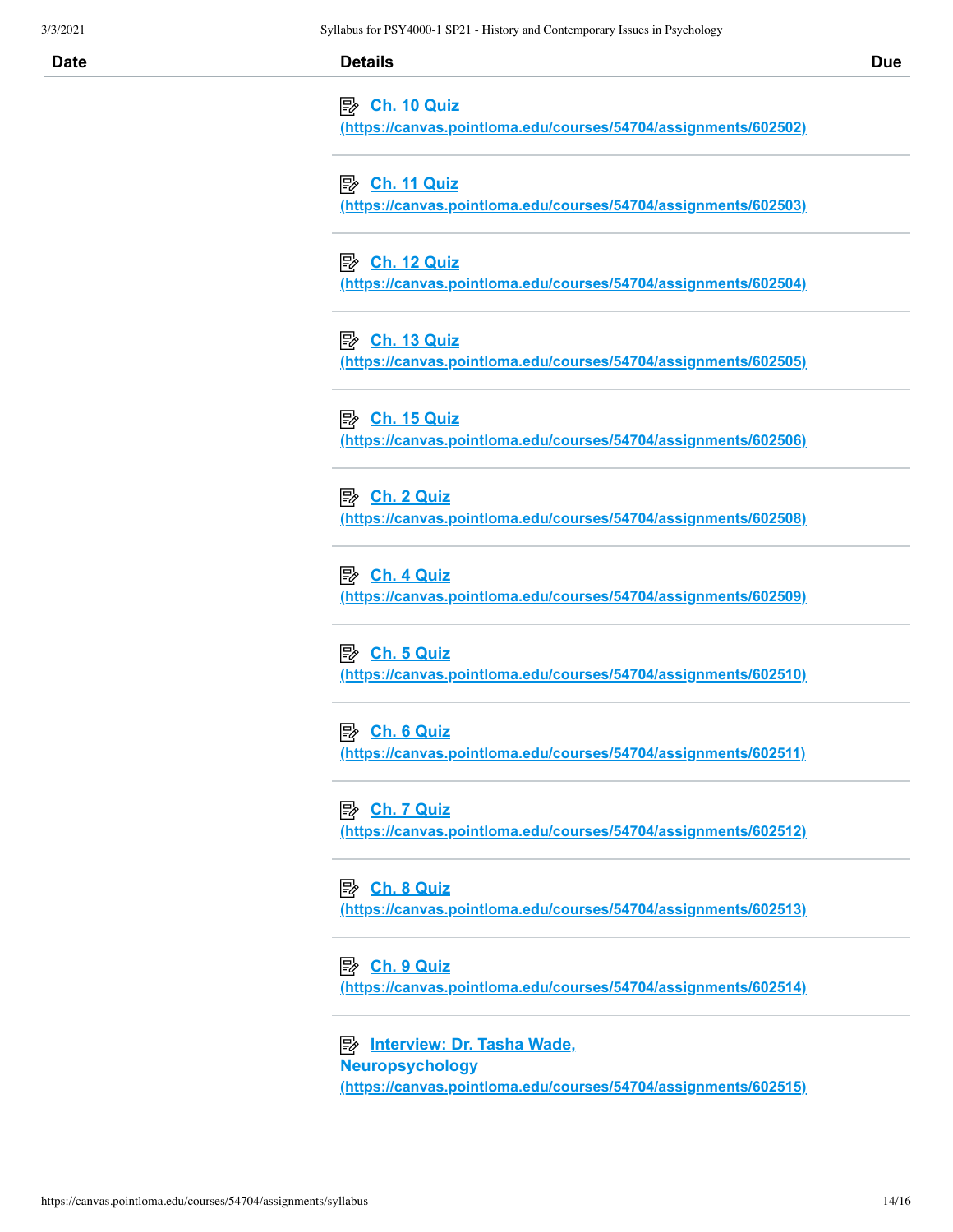|  |  | Ľ |
|--|--|---|
|  |  |   |

| Date | <b>Details</b>                                                                                   | <b>Due</b> |
|------|--------------------------------------------------------------------------------------------------|------------|
|      | Make Contact with the Offices                                                                    |            |
|      | of Strengths and Vocation (OSV)                                                                  |            |
|      | (https://canvas.pointloma.edu/courses/54704/assignments/602516)                                  |            |
|      |                                                                                                  |            |
|      | Respond to an Interview (1)                                                                      |            |
|      | (https://canvas.pointloma.edu/courses/54704/assignments/602517)                                  |            |
|      |                                                                                                  |            |
|      | $\Rightarrow$ Respond to an Interview (2)                                                        |            |
|      | (https://canvas.pointloma.edu/courses/54704/assignments/602518)                                  |            |
|      |                                                                                                  |            |
|      | $\Rightarrow$ Respond to an Interview (3)                                                        |            |
|      | (https://canvas.pointloma.edu/courses/54704/assignments/602519)                                  |            |
|      |                                                                                                  |            |
|      |                                                                                                  |            |
|      | <b>B</b> Roll Call Attendance                                                                    |            |
|      | (https://canvas.pointloma.edu/courses/54704/assignments/602520)                                  |            |
|      |                                                                                                  |            |
|      |                                                                                                  |            |
|      | <b>Attendance (Monday)</b>                                                                       |            |
|      | (https://canvas.pointloma.edu/courses/54704/assignments/602524)                                  |            |
|      |                                                                                                  |            |
|      |                                                                                                  |            |
|      | <b>Attendance (Wednesday)</b><br>(https://canvas.pointloma.edu/courses/54704/assignments/637295) |            |
|      |                                                                                                  |            |
|      |                                                                                                  |            |
|      |                                                                                                  |            |
|      | <b>Attendance (Monday)</b><br>(https://canvas.pointloma.edu/courses/54704/assignments/602528)    |            |
|      |                                                                                                  |            |
|      |                                                                                                  |            |
|      | <b>Attendance (Wednesday)</b>                                                                    |            |
|      | (https://canvas.pointloma.edu/courses/54704/assignments/637296)                                  |            |
|      |                                                                                                  |            |
|      |                                                                                                  |            |
|      | <b>B</b> WK 3   Interview: Rebecca                                                               |            |
|      | <b>Smith, Offices of Strengths and</b><br><b>Vocation (OSV)</b>                                  |            |
|      | (https://canvas.pointloma.edu/courses/54704/assignments/602529)                                  |            |
|      |                                                                                                  |            |
|      | $\mathbb{E}_k$ WK 3.1.700m Discussion                                                            |            |

 **WK 3 | Zoom Discussion Attendance (Monday) [\(https://canvas.pointloma.edu/courses/54704/assignments/602533\)](https://canvas.pointloma.edu/courses/54704/assignments/602533)**